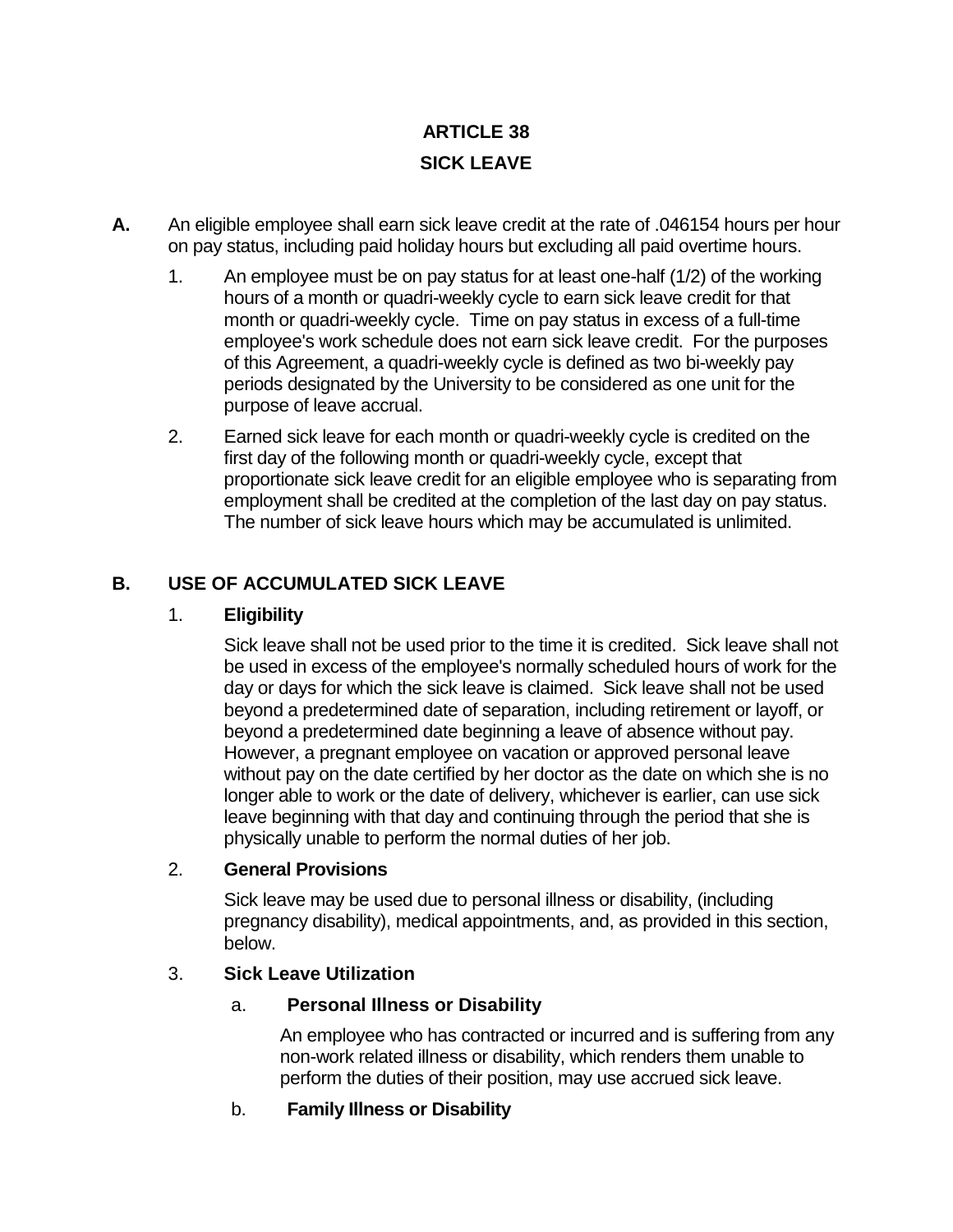Up to thirty (30) days of accumulated sick leave per year may be used when the employee is required to be in attendance or to provide care because of any of the following:

- 1) The employee's spouse, same- or opposite-sex domestic partner, parent or child has a "serious health condition"as defined in Article 16 - Leaves of Absence, Section D.1.j., or a "serious injury or illness" as defined in Section D.5.a.3.Use of sick leave granted under this provision shall be charged against the employee's Family and Medical Leave entitlement pursuant to Article 16 - Leaves of Absence, Section D.3.d.1;
- 2) The employee's spouse, same- or opposite sex domestic partner, parent, or child has an illness or disability that does not constitute a "serious health condition" as defined in Article 16 – Leaves of Absence, Section D.1.j. or a "serious injury or illness" as defined in Article 16 – Leaves of Absence, Section D.5.a.3, and/or the employee is not eligible for Family and Medical Leave or;
- 3) The employee's grandparent, grandchild, in-law, sibling, or any other person for whom the employee has a personal obligation who is residing in the employee's household suffers illness or disability.
- c. Use for Illness or Disability During Vacation

If, while on vacation, an employee becomes ill or disabled and is under the care of a physician and submits a physician's statement, the employee may use accumulated sick leave for that personal illness or disability. Sick leave may not be used for illness or disability of a family member during the employee's vacation.

### d. **Bereavement Leave**

Sick leave for bereavement purposes may be used as follows:

- 1) Up to five (5) days of accumulated sick leave per occurrence may be used when attendance is required due to the death of the employee's parent, spouse, or children, brother, sister, grandparent, grandchildren, father-in-law, mother-in-law, son-inlaw, daughter-in-law, brother-in-law, sister-in-law, or step – relatives; or any other person for whom the employee has a personal obligation who is residing in the employee's household.
- 2) In the event an employee has a personal obligation for a person other than someone in Section B.3.d.1 above, the employee shall be permitted to use up to five days of accrued sick leave per calendar year for funeral attendance/bereavement.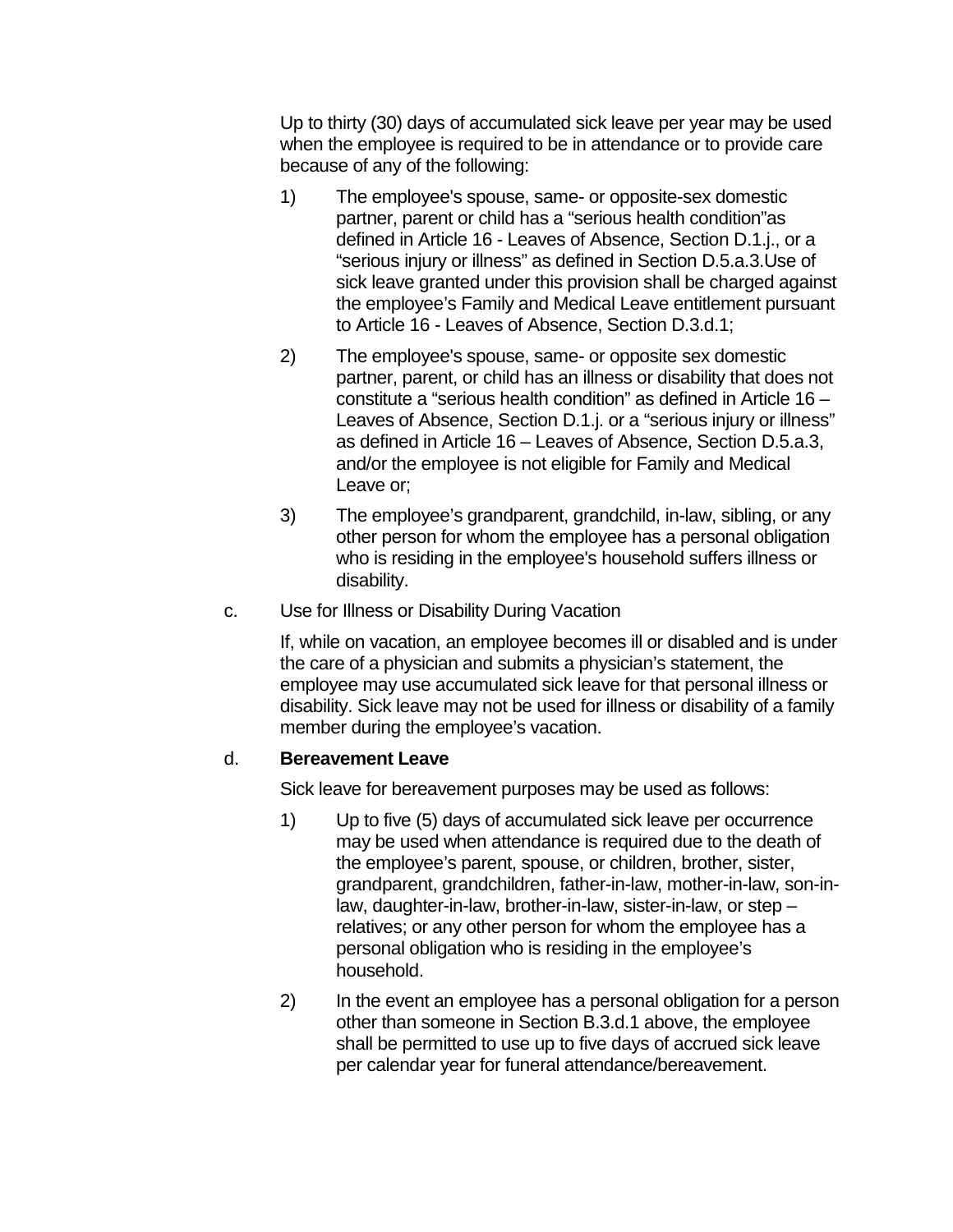### **C. SICK LEAVE PAY**

- 1. Sick leave is paid at the employee's straight time rate of pay including any shift differential, provided that the employee would have been expected to work that shift or shifts if not on sick leave.
- 2. No sick leave shall be payable to an employee unless the employee has complied fully with the terms of section D, Sick Leave Notification and Verification.

# **D. SICK LEAVE NOTIFICATION AND VERIFICATION**

# 1. **Notice**

- a. To receive sick leave pay, an employee must notify his/her immediate supervisor or designee of the need for sick leave and the probable duration thereof as soon as possible, but in no event later than the beginning of the employee's work day except when the University determines that the employee's failure to notify is due to extreme circumstances beyond the control of the employee. Additionally, an employee must notify the University of the need to extend the sick leave prior to the anticipated date of return.
- b. An employee shall request release from work in order to attend a prescheduled medical appointment, or a series of medical appointments, as soon as possible in advance of the appointment(s). The request shall specify the date(s) and time(s) of the appointment(s). Such requests shall not be unreasonably denied.
- c. Subsequent to a notice of illness/disability and the return to work by an employee, no time for which the employee has requested/received sick leave authorization shall be charged to accumulated/anticipated compensatory time, leave with pay, vacation, or holiday time in lieu of sick leave time.

# 2. **Documentation and Verification**

- a. When justified by the employee's attendance or other observable facts and circumstances, an employee may be required to submit satisfactory documentation of personal illness or disability to the University in order to receive an excused absence from work and/or sick leave pay. The employee shall be given notice prior to returning to work that he/she will be required to provide such documentation.
- b. Employees who have unscheduled absences due to illness on a scheduled work day preceding, on, or following a holiday may be required to bring a medical verification of illness to the employee's supervisor on the employee's return to work in order for the absence to be authorized.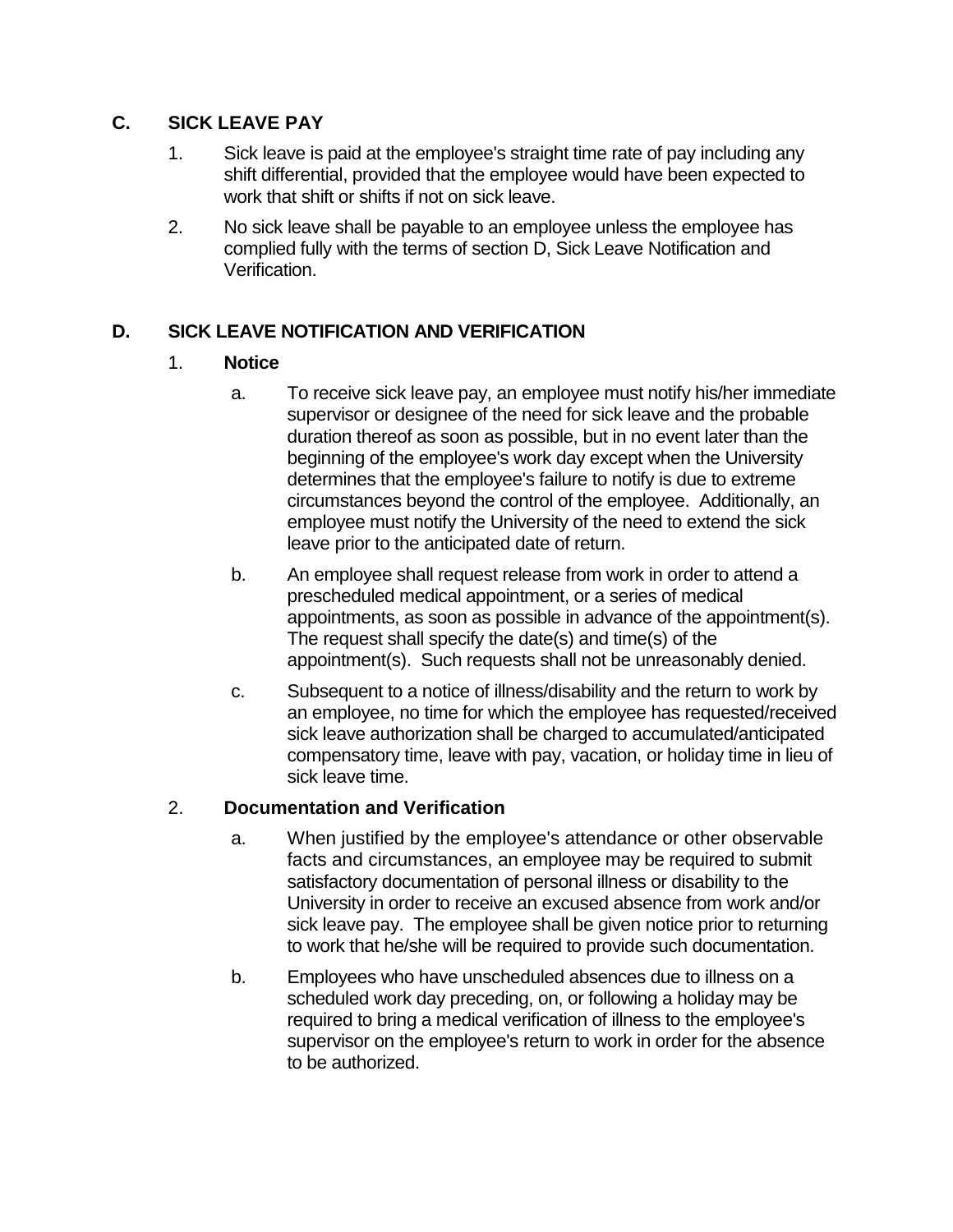- c. When medical documentation is required by the University for a personal illness/disability absence it shall be from a health practitioner licensed by the state in which he/she practices to diagnose and certify illness or disability or from an authorized representative of a recognized treatment program. When an employee has been recommended for relief from duty by a medical practitioner acting on behalf of the University, the time granted shall be considered documented sick leave for the day of the relief from duty only, unless otherwise specified by the University's practitioner.
- d. The University may have an employee claiming personal illness/disability examined by a physician or physicians of its choosing. The University shall pay the reasonable costs of any such medical examination and, when practical, shall send the employee to a physician of its choosing on the employee's work time.
- e. An employee's repeated use of sick time may result in loss of sick leave pay, when the University has determined that such use is abusive, and provided the University has provided prior written notice to the employee that sick leave will be denied on future instances of illness irrespective of the nature or duration of illness. Additionally, an employee may not be eligible for sick leave pay in accordance with other provisions of this Article.

# **E. TRANSFER AND REINSTATEMENT OF SICK LEAVE**

### 1. **Transfer Without a Break in Service**

An employee transferred, promoted, or demoted without a break in service shall have any accumulated sick leave transferred if the employee is moving to a position where sick leave is accumulated. An employee transferred, promoted, or demoted to a position which does not accumulate sick leave shall have his/her accumulated sick leave held in abeyance. If the employee subsequently moves without a break in service to a position within the University which does accumulate sick leave, the previously accumulated sick leave shall be restored. An employee who has been laid off and is recalled or preferentially rehired within the employee's period of recall or preferential rehire eligibility shall have all sick leave accumulated from prior service reinstated.

### 2. **Reinstatement Upon Reemployment**

An employee re-employed from University service or State of California service into the bargaining unit after a break in service of less than fifteen (15) calendar days shall have all sick leave accumulated from prior service reinstated if the new position is one which accumulates sick leave. If an employee is employed or re-employed in this bargaining unit after a break in service of more than fifteen (15) calendar days but less than six (6) months, sick leave accumulated from prior service up to a maximum of eighty (80)